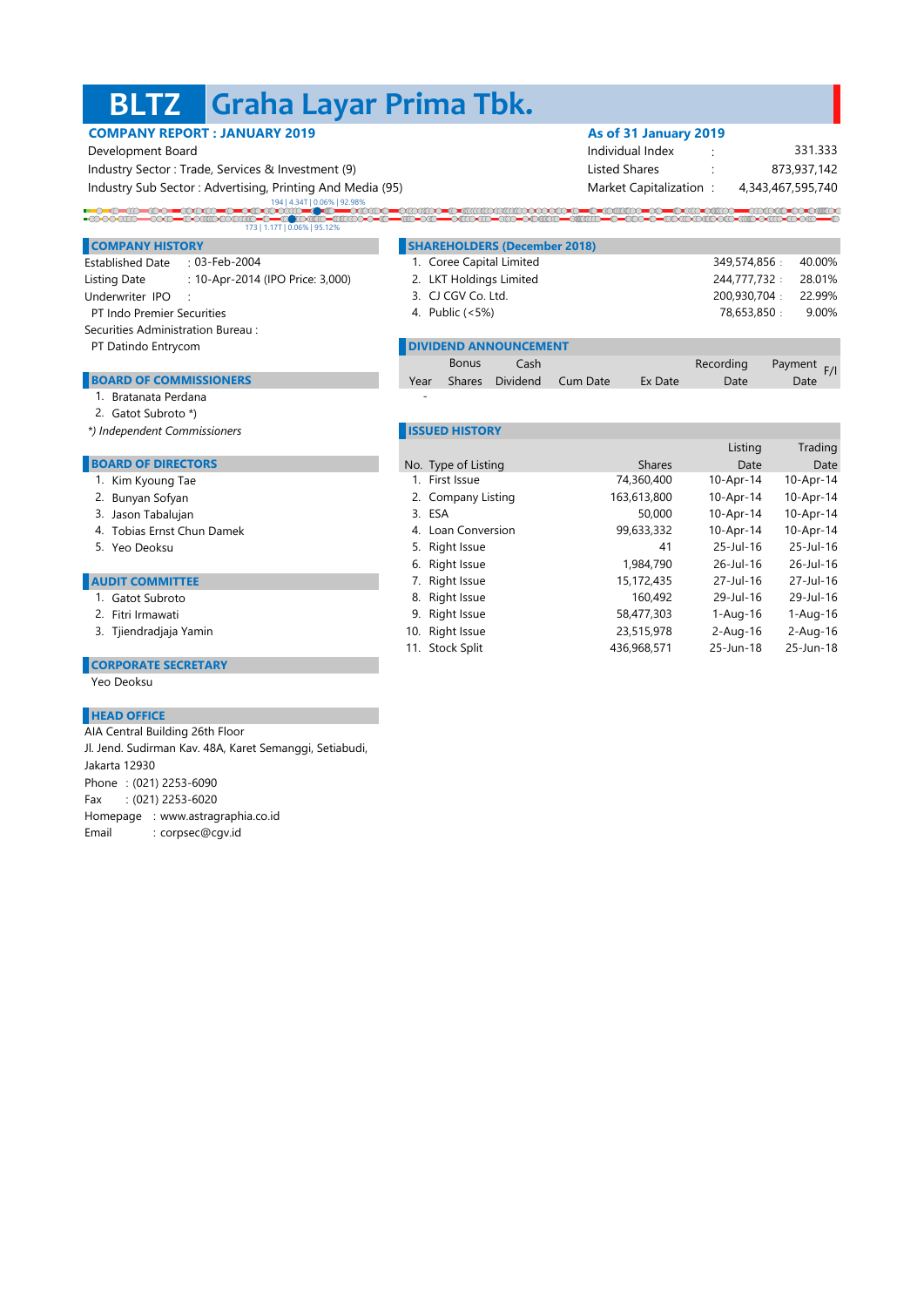## **BLTZ Graha Layar Prima Tbk.**





| <b>SHARES TRADED</b> | 2015   | 2016    | 2017   | 2018   | <b>Jan-19</b> |
|----------------------|--------|---------|--------|--------|---------------|
| Volume (Million Sh.) | 0.2    | 37      | 37     | 211    | 0.006         |
| Value (Billion Rp)   | 0.8    | 232     | 281    | 1,169  | 0.03          |
| Frequency (Thou. X)  | 0.3    | 0.9     | 1      | 0.4    | 0.01          |
| Days                 | 76     | 45      | 226    | 196    | 11            |
| Price (Rupiah)       |        |         |        |        |               |
| High                 | 4,800  | 9,100   | 12,100 | 10,100 | 5,000         |
| Low                  | 2,150  | 4,150   | 7,000  | 4,000  | 4,800         |
| Close                | 4,500  | 8,600   | 10,100 | 4,700  | 4,970         |
| Close*               | 2,250  | 4,300   | 5,050  | 4.700  | 4.970         |
| PER(X)               | -42.09 | -483.31 | 776.90 | 145.24 | 153.59        |
| PER Industry (X)     | 14.53  | 19.07   | 17.44  | 5.25   | 6.49          |
| PBV (X)              | 3.15   | 3.35    | 3.96   | 3.59   | 3.79          |
|                      |        |         |        |        |               |

| <b>TRADING ACTIVITIES</b> |                      |                          |                          |        |                              |                |                          |                          |  |
|---------------------------|----------------------|--------------------------|--------------------------|--------|------------------------------|----------------|--------------------------|--------------------------|--|
|                           | <b>Closing Price</b> |                          |                          | Freq.  | Volume                       | Value          |                          |                          |  |
|                           | Month                | High                     | Low                      | Close  | (X)                          | (Thou. Sh.)    | (Million Rp)             | VeQ                      |  |
|                           | Jan-15               | 2,900                    | 2,700                    | 2,900  | 3                            | 2              | 5                        | 1                        |  |
|                           | Feb-15               |                          |                          | 2,900  | ÷                            | $\blacksquare$ | $\overline{\phantom{0}}$ |                          |  |
|                           | Mar-15               | 2,800                    | 2,800                    | 2,800  | 1                            | 0.1            | 0.3                      | 1                        |  |
|                           | Apr-15               | 2,900                    | 2,400                    | 2,500  | 33                           | 13             | 36                       | 12                       |  |
|                           | $May-15$             | 3,050                    | 2,150                    | 3,045  | 100                          | 39             | 114                      | 18                       |  |
|                           | Jun-15               | 4,200                    | 3,045                    | 4,200  | 60                           | 143            | 464                      | 15                       |  |
|                           | Jul-15               | 4,600                    | 4,300                    | 4,550  | 28                           | 17             | 79                       | 13                       |  |
|                           | Aug-15               | 4,600                    | 4,540                    | 4,600  | 30                           | 25             | 112                      | 12                       |  |
|                           | $Sep-15$             | 4,700                    | 4,600                    | 4,700  | 2                            | 0.4            | 2                        | 2                        |  |
|                           | Oct-15               | 4,800                    | 4,800                    | 4,800  | 1                            | 0.2            | 1.0                      | 1                        |  |
|                           | <b>Nov-15</b>        | 4,500                    | 4,500                    | 4,500  | 1                            | 0.1            | 0.5                      | 1                        |  |
|                           | Dec-15               | ÷,                       | $\overline{\phantom{0}}$ | 4,500  | $\qquad \qquad \blacksquare$ | Ξ              | $\frac{1}{2}$            | $\overline{\phantom{0}}$ |  |
|                           |                      |                          |                          |        |                              |                |                          |                          |  |
|                           | Jan-16               |                          |                          | 4,500  |                              |                |                          |                          |  |
|                           | Feb-16               | 5,600                    | 5,600                    | 5,600  | 2                            | 0.2            | 0.8                      | 1                        |  |
|                           | Mar-16               | 5,100                    | 4,845                    | 4,845  | 3                            | $\overline{c}$ | 8                        | 2                        |  |
|                           | Apr-16               | 4,945                    | 4,900                    | 4,900  | 3                            | 0.3            | 1                        | 2                        |  |
|                           | May-16               | 6,000                    | 5,550                    | 6,000  | 5                            | 0.5            | 3                        | 5                        |  |
|                           | Jun-16               | 6,000                    | 6,000                    | 6,000  | 1                            | 0.1            | 0.6                      | 1                        |  |
|                           | Jul-16               | 6,000                    | 4,800                    | 4,810  | 9                            | $\overline{c}$ | 12                       | 7                        |  |
|                           | Aug-16               | 4,450                    | 4,450                    | 4,450  | 3                            | 0.1            | 0.6                      | $\overline{c}$           |  |
|                           | $Sep-16$             | $\overline{\phantom{0}}$ | $\overline{\phantom{0}}$ | 4,450  | 4                            | $\blacksquare$ | $\frac{1}{2}$            | $\overline{\phantom{m}}$ |  |
|                           | Oct-16               | 4,150                    | 4,150                    | 4,150  | 4                            | 0.1            | 0.5                      | 4                        |  |
|                           | <b>Nov-16</b>        | 4,350                    | 4,250                    | 4,350  | 5                            | 0.3            | 1                        | 4                        |  |
|                           | Dec-16               | 9,100                    | 4,500                    | 8,600  | 828                          | 36,824         | 232,412                  | 17                       |  |
|                           |                      |                          |                          |        |                              |                |                          |                          |  |
|                           | Jan-17               | 8,900                    | 7,500                    | 8,000  | 430                          | 210            | 1,708                    | 21                       |  |
|                           | Feb-17               | 8,300                    | 7,000                    | 8,050  | 187                          | 70             | 537                      | 19                       |  |
|                           | Mar-17               | 10,200                   | 7,900                    | 9,800  | 217                          | 60             | 554                      | 22                       |  |
|                           | Apr-17               | 12,100                   | 9,800                    | 9,900  | 158                          | 51             | 564                      | 16                       |  |
|                           | May-17               | 11,100                   | 9,500                    | 10,400 | 146                          | 43             | 443                      | 13                       |  |
|                           | Jun-17               | 10,400                   | 10,200                   | 10,400 | 24                           | 10             | 101                      | 14                       |  |
|                           | Jul-17               | 10,400                   | 9,200                    | 10,200 | 57                           | 36,314         | 276,046                  | 21                       |  |
|                           | Aug-17               | 10,400                   | 10,200                   | 10,400 | 31                           | 13             | 137                      | 22                       |  |
|                           | Sep-17               | 10,500                   | 10,400                   | 10,500 | 21                           | 10             | 109                      | 18                       |  |
|                           | Oct-17               | 10,800                   | 10,500                   | 10,800 | 32                           | 15             | 158                      | 22                       |  |
|                           | <b>Nov-17</b>        | 11,100                   | 9,800                    | 10,000 | 47                           | 18             | 188                      | 22                       |  |
|                           | Dec-17               | 10,100                   | 9,200                    | 10,100 | 23                           | 8              | 84                       | 16                       |  |
|                           |                      |                          |                          |        |                              |                |                          |                          |  |
|                           | Jan-18               | 10,000                   | 9,050                    | 9,800  | 32                           | 9              | 90                       | 19                       |  |
|                           | Feb-18               | 9,800                    | 8,575                    | 9,500  | 43                           | 11             | 101                      | 17                       |  |
|                           | Mar-18               | 9,600                    | 8,125                    | 9,550  | 33                           | 174,795        | 968,746                  | 19                       |  |
|                           | Apr-18               | 10,100                   | 8,525                    | 8,800  | 49                           | 36,088         | 200,034                  | 14                       |  |
|                           | May-18               | 9,400                    | 7,800                    | 8,200  | 44                           | 10             | 84                       | 18                       |  |
|                           | Jun-18               | 8,600                    | 4,300                    | 4,480  | 32                           | 9              | 57                       | 13                       |  |
|                           | Jul-18               | 4,500                    | 4,190                    | 4,300  | 22                           | 5              | 21                       | 20                       |  |
|                           | Aug-18               | 4,320                    | 4,000                    | 4,250  | 18                           | 4              | 15                       | 16                       |  |
|                           | Sep-18               | 4,350                    | 4,000                    | 4,250  | 18                           | 4              | 18                       | 16                       |  |
|                           | Oct-18               | 4,400                    | 4,000                    | 4,400  | 24                           | 9              | 40                       | 17                       |  |
|                           | <b>Nov-18</b>        | 4,950                    | 4,350                    | 4,400  | 20                           | 7              | 32                       | 12                       |  |
|                           | Dec-18               | 4,700                    | 4,150                    | 4,700  | 23                           | 7              | 31                       | 15                       |  |
|                           |                      |                          |                          |        |                              |                |                          |                          |  |
|                           | Jan-19               | 5,000                    | 4,800                    | 4,970  | 14                           | 6              | 27                       | 11                       |  |

*\* Adjusted price after corporate action*